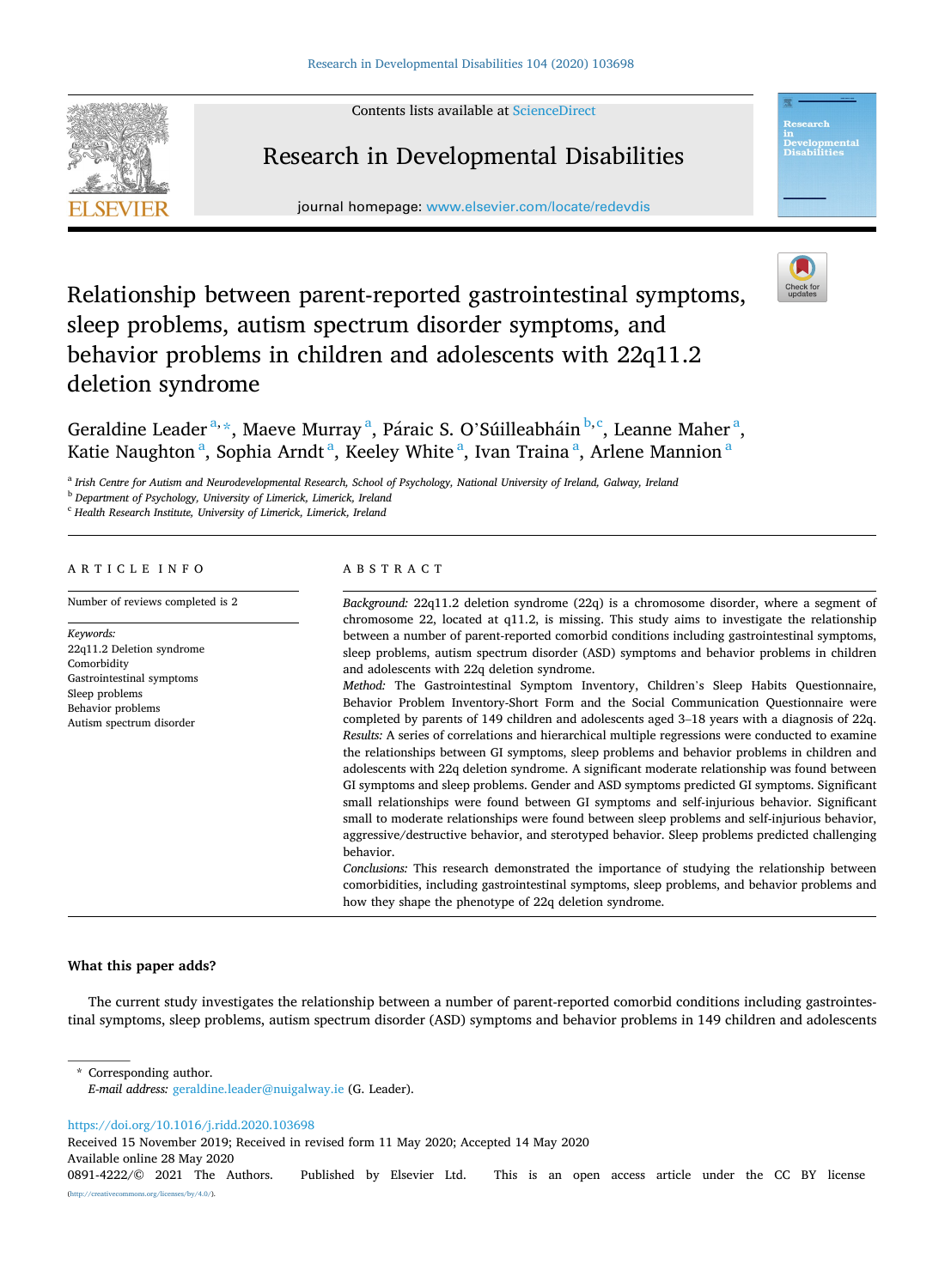with 22q.11.2 Deletion Syndrome (22q). 22q is a rare, genetic condition. A significant moderate association was found between GI symptoms and sleep problems. Further analysis revealed that higher rates of GI symptoms and sleep problems significantly predicted each other. This study found a significant small relationship between GI symptoms and behavior problems, in particular the frequency and severity of self-injurious behavior (SIB). Significant moderate relationships were found between sleep problems and behavior problems indicating that higher rates of sleep problems in the sample were related to more behavior problems such as the frequency and severity of SIB, the frequency and severity of aggressive/destructive behavior, as well as the frequency of stereotyped behavior. Sleep problems predicted the frequency of SIB, aggressive/destructive behavior and stereotyped behavior. This study adds to the literature by providing data on the relationship between these comorbid conditions, such as (1) GI symptoms and sleep problems, (2) GI symptoms and self-injurious behavior, and (3) sleep problems and SIB, aggressive/destructive behavior and stereotyped behavior. It also provides evidence of the predictors of comorbid conditions in 22q deletion syndrome, including the predictive relationship between GI symptoms and sleep problems, as well as sleep problems being a predictor of behavior problems.

## **1. Introduction**

## *1.1. 22q11.2 Deletion syndrome*

22q11.2 deletion syndrome (22q) is a complex chromosome disorder caused by a deletion in the chromosome region q11.2. The estimated prevalence rates for 22q vary between 1 in every 2000/4000 live births [\(Fung et al., 2015](#page-9-0); [Grati et al., 2015;](#page-9-0) [Mcdo](#page-10-0)[nald-Mcginn et al., 2001](#page-10-0)), although it is hard to determine exact prevalence rates, as not every child born is screened. It is likely that only the more severely affected children and a small portion of the adults with 22q are diagnosed ([Habel, McGinn, Zackai, Unanue,](#page-9-0) & [McDonald-McGinn, 2012\)](#page-9-0).

The syndrome presents phenotypic variability, which at first led it to be misidentified as several different syndromes such as DiGeorge, velocardiofacial syndromes, and conotruncal anomaly face (Kirkpatrick & [DiGeorge, 1968](#page-9-0); [Shprintzen et al., 1978](#page-10-0)). Following numerous investigations of the genetic basis for these syndromes it was discovered that they were all caused by the same chromosome deletion [\(Carey et al., 1992](#page-9-0)). The syndrome is now known to have a wide variety of symptoms ranging from mild to severe that includes multiple congenital and neurodevelopmental anomalies. Common facial features include hooded/swollen eyelids, tubular nose, broad nose tip, small mouth, hypertelorism and mild ear abnormalities (Oskarsdottir, [Holmberg, Fasth,](#page-10-0) & Strömland, [2008\)](#page-10-0).

Other common manifestations include heart defects, palate abnormalities, endocrine, autoimmune and gastrointestinal symptoms, as well as cognitive delays and psychiatric comorbidities such as attention deficit hyperactivity disorder (AD/HD), autism spectrum disorder (ASD), anxiety disorder, major depressive disorder, and obsessive-compulsive disorders ([Habel et al., 2012](#page-9-0); [McDo](#page-10-0)[nald-McGinn et al., 1999](#page-10-0); [Schneider et al., 2014](#page-10-0)). Given advances in paediatric care and treatment over the past decade, research suggests that there is a 90–95 % survival rate beyond infancy, with most individuals surviving into adulthood [\(Bassett et al., 2011](#page-9-0); [Fung et al., 2015](#page-9-0); [McDonald-McGinn](#page-10-0) & Sullivan, 2011).

#### *1.2. 22q11.2 Deletion syndrome and comorbidity*

Comorbidity is the presence of two or more disorders in the same individual at the same time (Matson & [Nebel-Schwalm, 2007](#page-10-0)). With a comorbid disorder, the symptoms of the second diagnosis must differ from the symptoms of the primary diagnosis [\(Matson](#page-10-0)  $\&$ [Nebel-Schwalm, 2007](#page-10-0)). Assessing and treating comorbidities can be difficult, and symptoms of disorders can overlap. Comorbidities can result in a more complex diagnosis and treatment, leading to higher levels of stress and burden to caregivers ([Lecavalier, Leone,](#page-9-0) & [Wiltz, 2006\)](#page-9-0). Having a greater understanding of the relationships between comorbidities in 22q could help clinicians with diagnosing, assessing and treating core symptoms.

ASD is characterized by persistent impairments in social interaction and communication, in conjunction with restrictive or repetitive patterns of behavior or interests ([American Psychiatric Association, 2013](#page-9-0)). Prevalence rates of ASD comorbid with 22q have been reported in 14–58 % of individuals ([Fiksinski et al., 2017](#page-9-0); [Schneider et al., 2014](#page-10-0)). ASD has been shown to co-occur with many different disorders, including behavior problems, gastrointestinal symptoms, AD/HD, anxiety, toileting problems, epilepsy, and sleep problems (Leader & [Mannion, 2016b; Devlin, Healy, Leader,](#page-9-0) & Reed, 2008; [Francis, Mannion,](#page-9-0) & Leader, 2017; Leader & [Mannion,](#page-9-0) [2016a](#page-9-0); Mannion & [Leader, 2014a](#page-9-0); Mannion & [Leader, 2014b](#page-9-0), [2014c;](#page-9-0) [Williams, Leader, Mannion,](#page-10-0) & Chen, 2015). Research has identified comorbidities in other rare genetic conditions such as Fragile X Syndrome [\(Newman, Leader, Chen,](#page-10-0) & Mannion, 2015). Due to the overlap between ASD and 22q, it can be hypothesized that comorbid conditions common in ASD may also be common in 22q.

Research has shown that gastrointestinal symptoms ([Campbell et al., 2018](#page-9-0); [Cancrini et al., 2014](#page-9-0); [Giardino et al., 2014;](#page-9-0) [Kotcher](#page-9-0) [et al., 2019\)](#page-9-0), sleep problems [\(Kennedy et al., 2014](#page-9-0); [Moulding et al., 2019](#page-10-0)), and behavior problems ([Briegel, Schneider,](#page-9-0) & Schwab, [2008;](#page-9-0) [Golding-Kushner, Weller,](#page-9-0) & Shprintzen, 1985; [Klaassen et al., 2013\)](#page-9-0) are commonly comorbid with 22q.

#### *1.3. 22q11.2 Deletion syndrome and gastrointestinal symptoms*

Gastrointestinal (GI) disorders are disorders that involve issues with the oesophagus, stomach, the intestines, the rectum and organs associated with digestion; symptoms could include constipation, nausea, diarrhea, or abdominal pain [\(Talley, Weaver, Zinsmeister,](#page-10-0)  $\&$ [Melton III, 1992\)](#page-10-0). GI disorders are over three times more likely to occur in children with a developmental delay than in typically developing children (Chaidez, Hansen, & [Hertz-Picciotto, 2014\)](#page-9-0). [Kotcher et al. \(2019\)](#page-9-0) investigated GI symptoms in individuals with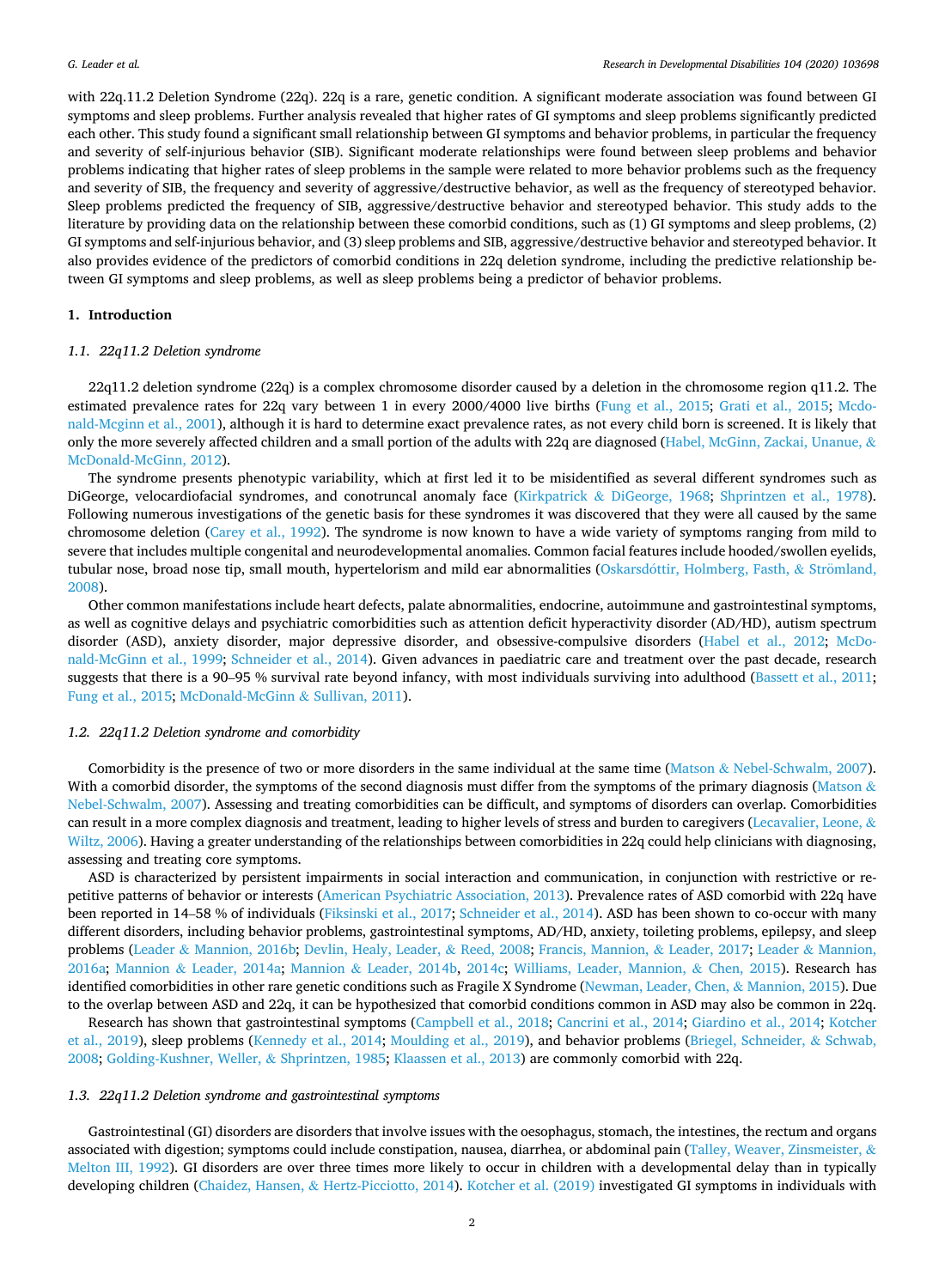22q and found that chronic GI symptoms were prevalent across all age groups, indicating its lifelong prevalence in individuals with 22q.

GI congenital abnormalities are often reported in patients with 22q deletion syndrome. These include esophageal atresia, jejunal atresia, umbilical hernia, diaphragmatic herniation, intestinal malrotation, congenital megacolon, and anorectal malformations (atresia, anterior displacement) [\(Giardino et al., 2014\)](#page-9-0). [Giardino et al. \(2014\)](#page-9-0) found that 58 % of 22q patients have GI dysfunction, and found abdominal pain to be most common, occurring in 34 % of individuals. Common GI symptoms included vomiting (30 %), chronic constipation (26 %), gastroesophageal reflux disease (23 %), and feeding disorders (15 %). [Campbell et al. \(2018\)](#page-9-0) reviewed the medical records of 1,421 patients with molecularly confirmed 22q deletion syndrome from 1992 to 2018 and identified that 65 % presented with GI abnormalities. Chronic constipation was the most commonly reported GI abnormality with 35 % of patients affected [\(Campbell et al., 2018\)](#page-9-0). [Cancrini et al. \(2014\)](#page-9-0) found 41 % of patients with 22q had a history of GI problems, highlighting its prevalence in 22q.

#### *1.4. 22q11.2 Deletion syndrome and sleep problems*

Some of the most common sleep disorders include insomnia, sleep apnea, restless legs syndrome and narcolepsy. Symptoms include trouble falling to sleep, night waking, nights terrors, or wetting the bed [\(Zuckerman, Stevenson,](#page-10-0) & Bailey, 1987). Comparison studies have found that children and adolescents with 22q have a higher prevalence of sleep problems at 60 % compared to 23 % of sibling controls ([Moulding et al., 2019](#page-10-0)). Previous research has identified sleep-related breathing disorders such as obstructive sleep apnea as a common comorbidity as a result of the airway obstruction caused by craniofacial dysmorphia of the syndrome ([Crockett, Goudy,](#page-9-0) Chinnadurai, & [Wootten, 2014;](#page-9-0) [Heike et al., 2007](#page-9-0); [Kennedy et al., 2014\)](#page-9-0). Sleep apnea has been reported in 10 % of children and adolescents with 22q, compared to only 2–4 % of typically developing controls [\(Kennedy et al., 2014](#page-9-0)). Common sleep problems reported in children with 22q include restless sleep and insomnia, affecting 43 % and 30 % of patients, respectively ([Moulding et al.,](#page-10-0) [2019\)](#page-10-0). Restless sleep in 22q has been linked to increased anxiety, AD/HD symptoms and impaired cognitive function which commonly occur with the syndrome, while insomnia in 22q has been associated with anxiety and conduct disorder symptoms [\(Moulding et al.,](#page-10-0) [2019\)](#page-10-0).

### *1.5. 22q11.2 Deletion syndrome and behavior problems*

Behavior problems are described as "culturally abnormal behavior(s) of such intensity, frequency or duration that the physical safety of the person or others is likely to be placed in serious jeopardy, or behavior which is likely to seriously limit use of, or result in the person being denied access to, ordinary community facilities" ([Emerson, 1995, p.44\)](#page-9-0). Children and adolescents with 22q have been known to have an increased risk of behavioral and emotional challenges ([Briegel et al., 2008](#page-9-0); [Jansen et al., 2007](#page-9-0); [Niklasson, Ras](#page-10-0)[mussen, Oskarsd](#page-10-0)óttir, & Gillberg, 2009). [Briegel et al. \(2008\)](#page-9-0) found 60 % of participants with 22q met the criteria for at least one form of challenging behavior based on the Child Behavior Checklist ([Achenbach, 1991](#page-9-0)), while 34 % presented with social problems, 30 % had internalising problems, 23 % had attention problems and 23 % engaged in externalising behavior.

#### *1.6. Current study*

This study aimed to investigate the possible relationships that exist between parent-reported comorbid conditions and how they shape the phenotype of 22q deletion syndrome. The comorbid conditions that were examined were GI symptoms, sleep problems, behavior problems and ASD symptoms. This study examined the predictors of GI symptoms, sleep problems, and behavior problems in children and adolescents with 22q deletion syndrome.

### **2. Method**

#### *2.1. Participants*

The study sample comprised of 149 children and adolescents with an independent diagnosis of 22q11.2 Deletion Syndrome. Most participants received a formal diagnosis from a doctor (*n* = 121, 81.2 %) or a geneticist (*n* = 19, 12.8 %), while 6% (*n* = 9) received diagnosis from other sources. The mean age of the sample was 9 years (*SD* = 4.75), with a range from 3 to 18 years. Of the participants, 50.3 % (*n* = 75) were male and 49.7 % (*n* = 74) of participants were female. A total of 72.5 % (*n* = 108) of participants presented with an intellectual disability (ID). In the total sample, 45 % presented with a mild ID ( $n = 67$ ), 23.5 % with moderate ID ( $n = 35$ ), and 4% with severe ID  $(n = 6)$ . Most participants were from the United States of America (USA;  $n = 81, 54.4\%$ ), while 9.4 %  $(n = 14)$  were from the United Kingdom (UK), 10.7 % ( $n = 16$ ) were from Australia, 8.1 % ( $n = 12$ ) were from Ireland and 17.5 % ( $n = 26$ ) were from other countries.

#### *2.2. Informants and procedure*

Informants were parents or guardians of children and adolescents diagnosed with 22q deletion syndrome. Parents competed the rating scales independently according to the instructions printed on top of the questionnaires. Parents and guardians were recruited through social media, 22q deletion syndrome worldwide organizations, online forums, and parenting support groups. If parents wished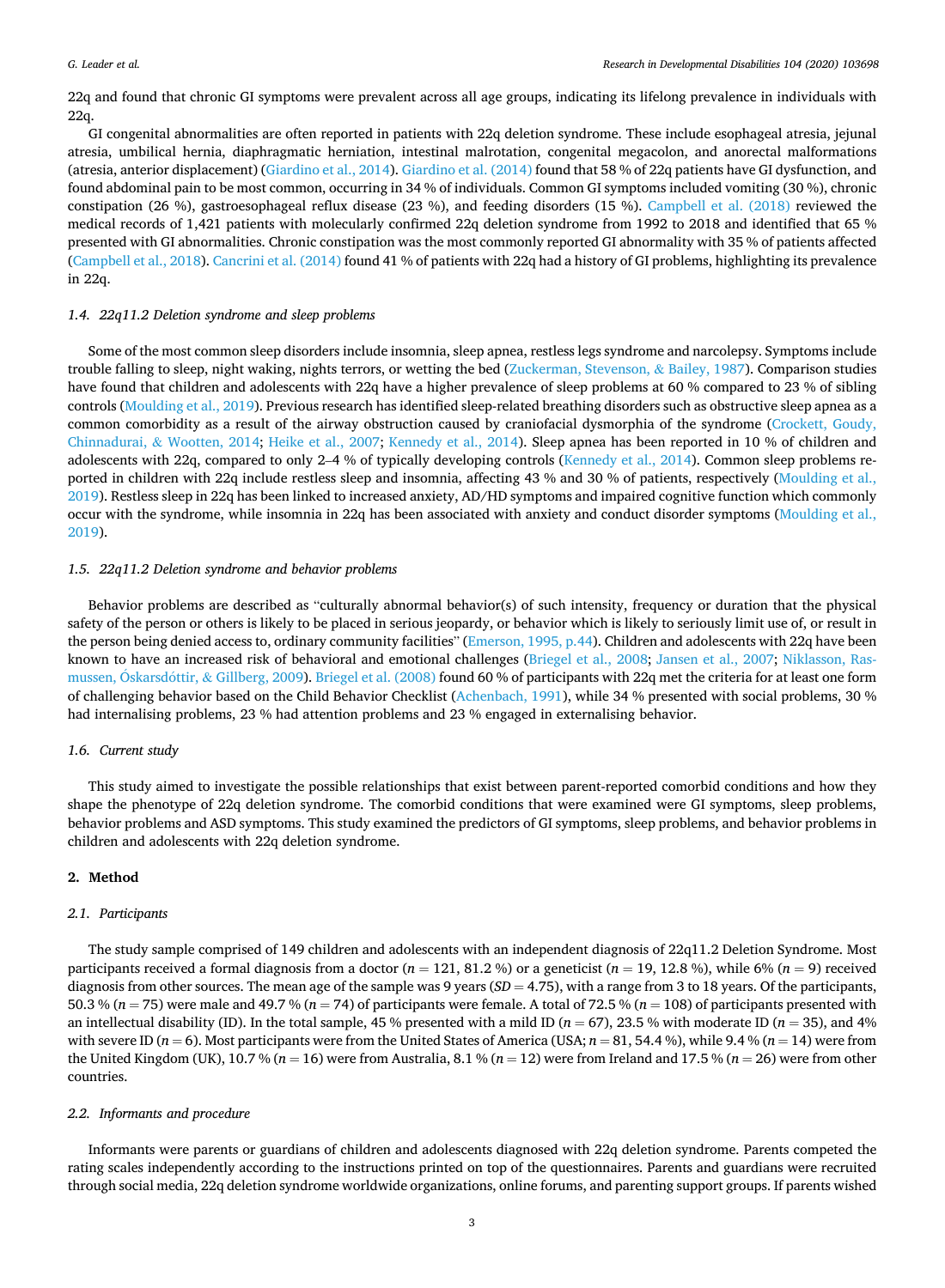to participate in the study, they were provided with a participant information sheet and a consent form to complete. Once consent was obtained, the informants were provided with the battery of the above questionnaires to complete in their own time. Every questionnaire was completed by all informants.

#### *2.3. Measures*

#### *2.3.1. Demographic information*

A questionnaire devised by the authors and completed by each parent acting as an informant provided information on participants' age, gender, and resident country. Information was also provided on age and source of diagnosis, current educational intervention, current comorbid diagnosis, and presence of ID, AD/HD, anxiety disorders, and any other medical or psychological disorders. The presence of early GI symptoms such as constipation, diarrhea, abdominal pain or nausea was assessed. Parents were asked to indicate what, if any, medication their child was taking and what condition the medication was used to treat.

#### *2.3.2. Gastrointestinal Symptom Inventory*

The Gastrointestinal Symptom Inventory (GSI; [Autism Treatment Network, 2005\)](#page-9-0) is a 35-item questionnaire developed by the Autism Treatment Network. The GSI consists of 35 questions, however, there are additional items dependent on each participant's symptomology, and therefore consists of 77 items in total. This measure includes questions about the presence, duration, and nature of various GI symptoms over the past three months. The inventory is scored dichotomously (i.e. whether or not the child has any GI symptoms). Although to date the inventory has not been validated, it has been used in published research as a measure for GI symptoms (Mannion & [Leader, 2016](#page-9-0); [Leader, Francis, Mannion,](#page-9-0) & Chen, 2018; [Leader, Tuohy, Chen, Mannion,](#page-9-0) & Gilroy, 2020; [Mannion](#page-9-0) & [Leader, 2013;](#page-9-0) [Mazefsky, Schreiber, Olino,](#page-10-0) & Minshew, 2014; [Mazurek et al., 2013;](#page-10-0) [Williams, Christofi, Clemmons, Rosenberg,](#page-10-0) & [Fuchs, 2012;](#page-10-0) [Williams et al., 2012b\)](#page-10-0).

### *2.3.3. Children's Sleep Habits Questionnaire (CSHQ)*

The CSHQ ([Owens, Spirito,](#page-10-0) & McGuinn, 2000) is a 52-item parental-report questionnaire used to screen for children's' sleep habits. The child's sleep habits are divided into eight different sub-scales: bedtime resistance, sleep-onset delay, sleep duration, sleep anxiety, night-waking, parasomnias, sleep disordered breathing, and daytime sleepiness. This scale asks respondents to report the frequency with which their child has engaged in certain sleep-related behaviors over the last typical week. A total CSHQ score of 41 has been reported to be a sensitive clinical cut-off for identification of probable sleep problems [\(Owens et al., 2000](#page-10-0)). The CSHQ has demon-strated good internal consistency, ranging from 0.68 to .78, and good test-retest reliability between .62 and .79 ([Shahid, Wilkinson,](#page-10-0) Marcu, & [Shapiro, 2012](#page-10-0)).

## *2.3.4. Social Communication Questionnaire (SCQ)*

The SCQ [\(Rutter, Le Couteur,](#page-10-0) & Lord, 2003) is a 40-item parent-report questionnaire used to evaluate communication skills and social functioning in children who may have ASD. Each item requires a dichotomous yes/no answer and each scored item receives a value of 1 point for abnormal behavior and 0 points for absence of abnormal behavior/normal behavior. Total scores can range from 0 to 39 and a total SCQ raw score of ≥15 is highly suggestive of the presence of ASD symptoms. The SCQ demonstrates varying degrees of specificity in the differentiation between ASD and non-ASD cases (0.58–0.88), and so is used to assist clinicians in diagnosis, but is not appropriate as a sole diagnostic tool ([Allen, Silove, Williams,](#page-9-0) & Hutchins, 2007; [Chandler et al., 2007](#page-9-0)). It has shown high convergent validity (70 %) with the Autism Diagnostic Interview-Revised (ADI-R; [Rutter, Bailey et al., 2003\)](#page-10-0) and high factor-based reliability, based on the Social-Communication, and Stereotyped Behaviors and Unusual Interest scales (83 %–96 % respectively, measured on a sample of children with Down Syndrome; [Magyar, Pandolfi,](#page-9-0) & Dill, 2012).

#### *2.3.5. Behavior Problems Inventory-Short Form (BPI-S)*

The BPI-S ([Rojahn, Matson, Lott, Esbensen,](#page-10-0) & Smalls, 2001) is a shortened version of the BPI-01, an assessment instrument developed to measure frequency and severity of challenging behaviors. It consists of a 30-item questionnaire and is made up of three behavior subscales: Self-Injurious Behavior (SIB; 8items), Aggressive/Destructive Behavior (10 items), and Stereotyped Behavior (12 items). Each item is rated by frequency ( $0 =$  never, to  $4 =$  hourly) and severity ( $0 =$  no problem, to  $3 =$  severe problem) using a Likert-Scale. Previous studies have confirmed the validity and reliability of the BPI-S in assessing maladaptive behaviors [\(Rojahn et al.,](#page-10-0) [2012a](#page-10-0), [2012b](#page-10-0)). Cronbach's α ranges from 0.68 to 0.92 for the subscales within the BPI-S [\(Rojahn et al., 2012a](#page-10-0)).

## **3. Results**

#### *3.1. Analyses*

A series of Pearson's correlations were conducted to examine the relationship between GI symptoms (as measured by total GSI scores), sleep problems (as measured by total CSHQ scores), ASD symptoms (as measured by total SCQ scores) and behavior problems (as measured by total subscale scores of the BPI-S; SIB frequency and severity, aggressive/destructive behavior frequency and severity and stereotyped behavior frequency) in children and adolescents with 22q. A series of hierarchical multiple regression analyses were conducted in order to determine the predictors of GI symptoms, sleep problems and behavior problems while controlling for age, gender and ASD symptoms.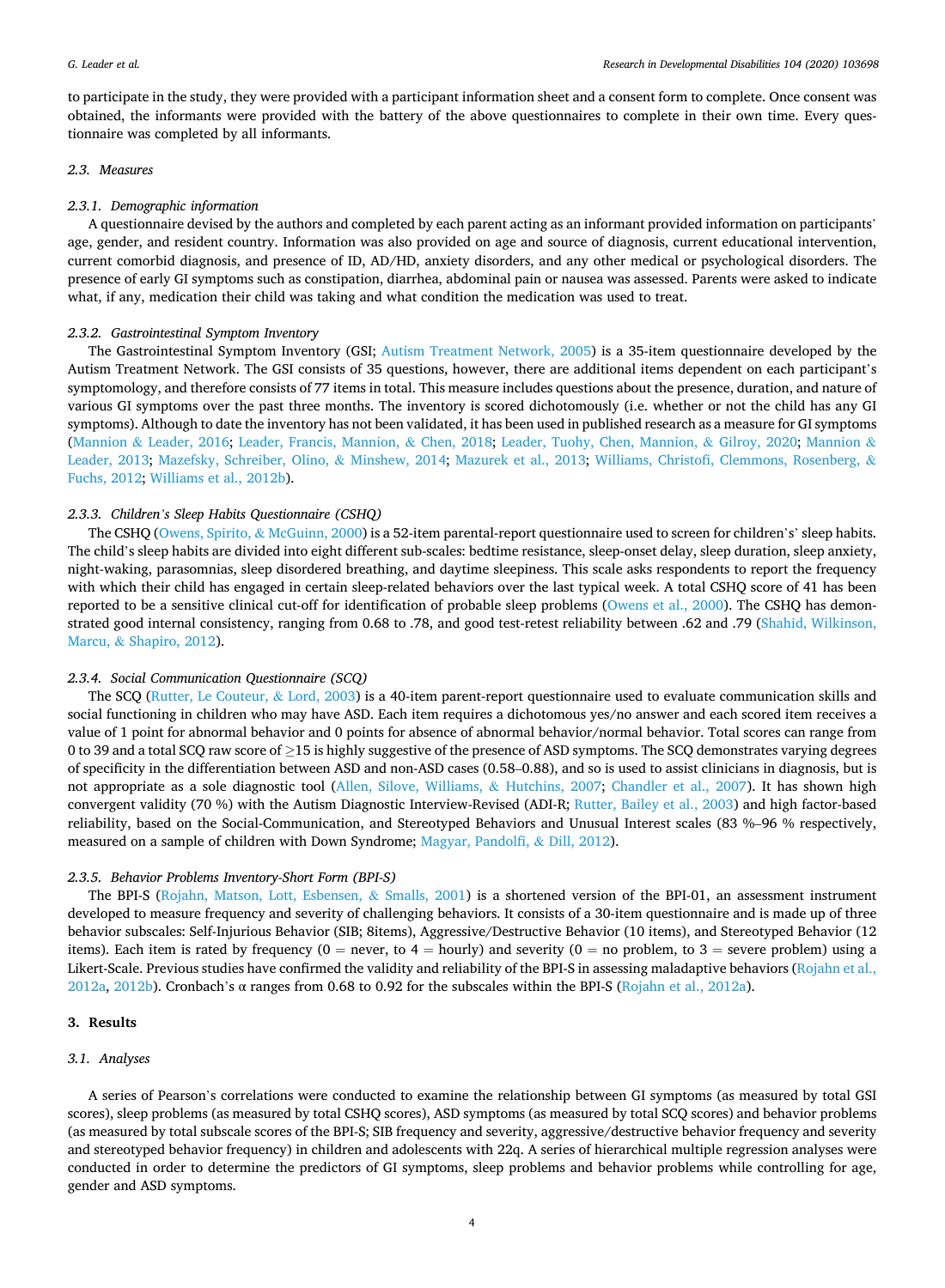#### *3.2. Descriptive statistics*

#### *3.2.1. Demographic information*

As shown in Table 1, AD/HD was the most common psychological disorder (*n* = 31, 20.8 %). Within the sample of 3− 6 year olds, 5% (*n* = 3) had AD/HD. Within the 7− 12 year olds, 33.3 % (*n* = 19) had AD/HD and 28.1 % (*n* = 9) aged 13− 18 years had a diagnosis of AD/HD. The most common educational intervention received was 'Other' interventions ( $n = 34, 22.8$ %). These included home schooling, one-to-one tutoring, special education, physical therapy, social skills training, educational aide, modified school curriculum, social thinking, early childhood intervention, case management, 504 learning plan, psychopedagogical intervention, small group instruction, and special needs classes. These interventions were received by 26.7 % (*n* = 16) aged 3− 6 years, 21.1 % (*n* = 12) aged 7−12 years and 18.8 % (*n* = 6) aged 13−18 years.

Medication usage was most commonly used to treat GI symptoms (*n* = 44, 29.5 %). Thirty-five percent of 3–6 year olds received medication to treat GI symptoms, 22.8 % (*n* = 13) aged 7− 12 years received medication to treat GI symptoms and 31.3 % (*n* = 10) aged 13-18 years.

## *3.2.2. Sleep problems, behavior problems, ASD symptoms and GI symptoms*

The mean total score on the CSHQ was 52.14 ( $SD = 9.18$ ). Sleep problems were present in 91.3 % ( $n = 136$ ) of the sample, whereby a sleep problem was classified if a child obtained a score of 41 or more on the CSHQ. As can be seen in [Table 2,](#page-5-0) daytime sleepiness (*M* = 14.94, *SD* = 3.06) was the highest reported sleep problem total score in 3− 6 years (*M* = 14.48, *SD* = 3.04), 7− 12 years (*M* = 14.93, *SD*  = 3.11) and in 13− 18 years (*M* = 15.84, *SD* = 2.89)

Ninety one percent  $(n = 135)$  of children and adolescents with 22q presented with a score of 15 or more on the SCQ, indicating the presence of ASD symptoms. Social interaction (*M* = 10.17, *SD* = 3.73) was the highest reported subscale in 3− 6 years (*M* = 10.90, *SD* = 3.71), 7− 12 years (*M* = 15.84, *SD* = 2.89) and in 13− 18 years (*M* = 9.63, *SD* = 3.85) (See [Table 2\)](#page-5-0). The presence of aggressive/ destructive behavior was reported as the highest with 91.9 % (*n* = 137), followed by stereotyped behavior (*n* = 121, 81.2 %) and SIB (*n*  = 99, 66.4 %). Stereotyped behavior was the most common reported behavior problem (*M* = 7.09, *SD* = 6.94), in 3− 6 years (*M* = 6.30, *SD* = 5.99), 7–12 years (*M* = 7.75, *SD* = 8.10) and in 13–18 years (*M* = 7.41, *SD* = 6.39). It was found that 88 % (*n* = 131) of participants presented with GI symptoms with constipation being the most common (*n* = 98, 65.8 %). Constipation was the most common symptom among 3− 6 years (*n* = 41, 68.3 %). Abdominal pain was the most common symptom among 7− 12 years (*n* = 41, 71.9 %), while constipation and abdominal pain were both the most prevalent symptom among 13− 18 years (*n* = 22, 68.8 %) (See [Table 2](#page-5-0)). Correlations between behavior problems and GI symptoms and sleep problems are presented in [Table 3](#page-5-0).

#### **Table 1**

Percentages and frequencies of comorbid psychological disorders, type of interventions currently received and medication usage of participants in the total sample and across age groups within the sample.

|                                       | Total $(N = 149)$ |      |                  | Toddler/Preschool<br>3–6 Years $(n = 60)$ | School-Aged Children<br>7–12 Years ( $n = 57$ ) |               | Adolescents<br>13–18 Years $(n = 32)$ |          |
|---------------------------------------|-------------------|------|------------------|-------------------------------------------|-------------------------------------------------|---------------|---------------------------------------|----------|
|                                       | $\boldsymbol{n}$  | $\%$ | $\boldsymbol{n}$ | $\frac{0}{0}$                             | $\boldsymbol{n}$                                | $\frac{0}{0}$ | $\boldsymbol{n}$                      | $\%$     |
| Psychological Disorder                |                   |      |                  |                                           |                                                 |               |                                       |          |
| Generalized Anxiety Disorder          | 19                | 12.8 | 3                | 5.0                                       | 11                                              | 19.3          | 5                                     | 15.6     |
| Social anxiety                        | 4                 | 2.7  | $\mathbf{1}$     | 1.7                                       | 1                                               | 1.8           | $\overline{2}$                        | 6.3      |
| Separation anxiety                    | 4                 | 2.7  | 1                | 1.7                                       | 3                                               | 5.3           | $\mathbf{0}$                          | $\Omega$ |
| Obsessive Compulsive Disorder         | 3                 | 2.0  | $\mathbf{0}$     | $\Omega$                                  | 1                                               | 1.8           | $\overline{2}$                        | 6.3      |
| AD/HD                                 | 31                | 20.8 | 3                | 5.0                                       | 19                                              | 33.3          | 9                                     | 28.1     |
| Other                                 | 17 <sup>a</sup>   | 11.4 | $\overline{4}$   | 6.7                                       | 3                                               | 5.3           | 10                                    | 31.3     |
| <b>Educational Intervention</b>       |                   |      |                  |                                           |                                                 |               |                                       |          |
| Applied Behaviour Analysis            | 13                | 8.7  | 6                | 10.0                                      | 6                                               | 10.5          | 1                                     | 3.1      |
| Eclectic                              | 26                | 17.5 | 11               | 18.3                                      | 6                                               | 10.5          | 9                                     | 28.1     |
| Individualised Education Plan         | 27                | 18.1 | 6                | 10.0                                      | 13                                              | 22.8          | 8                                     | 25.0     |
| Speech Therapy                        | 18                | 12.1 | 10               | 16.7                                      | 7                                               | 12.3          | 1                                     | 3.1      |
| Mainstream School                     | 31                | 20.8 | 11               | 18.3                                      | 13                                              | 22.8          | 7                                     | 21.9     |
| Other                                 | 34 <sup>b</sup>   | 22.8 | 16               | 26.7                                      | 12                                              | 21.1          | 6                                     | 18.8     |
| Medication                            |                   |      |                  |                                           |                                                 |               |                                       |          |
| Treatment for GI Symptoms             | 44                | 29.5 | 21               | 35.0                                      | 13                                              | 22.8          | 10                                    | 31.3     |
| Treatment for Sleep Problems          | 20                | 13.4 | 4                | 6.7                                       | 11                                              | 19.3          | 5                                     | 15.6     |
| Treatment for Thyroid Problems        | 19                | 12.8 | 6                | 10.0                                      | 4                                               | 7.0           | 9                                     | 28.1     |
| <b>Treatment for Heart Problems</b>   | 11                | 7.4  | 4                | 6.7                                       | $\mathbf{1}$                                    | 1.8           | 6                                     | 18.8     |
| Treatment for Psychological Disorders | 23                | 15.4 | $\mathbf{1}$     | 1.7                                       | 12                                              | 21.1          | 10                                    | 31.3     |

 $^{\rm a}$  Includes post traumatic stress disorder, selective mutism, depression, and unspecified anxiety disorder.  $^{\rm b}$  Includes home schooling, one-to-one tutoring, special education, physical therapy, social skills tra curriculum, social thinking, early childhood intervention, case management, 504 learning plan, psychopedagogical intervention, small group instruction, and special needs classes.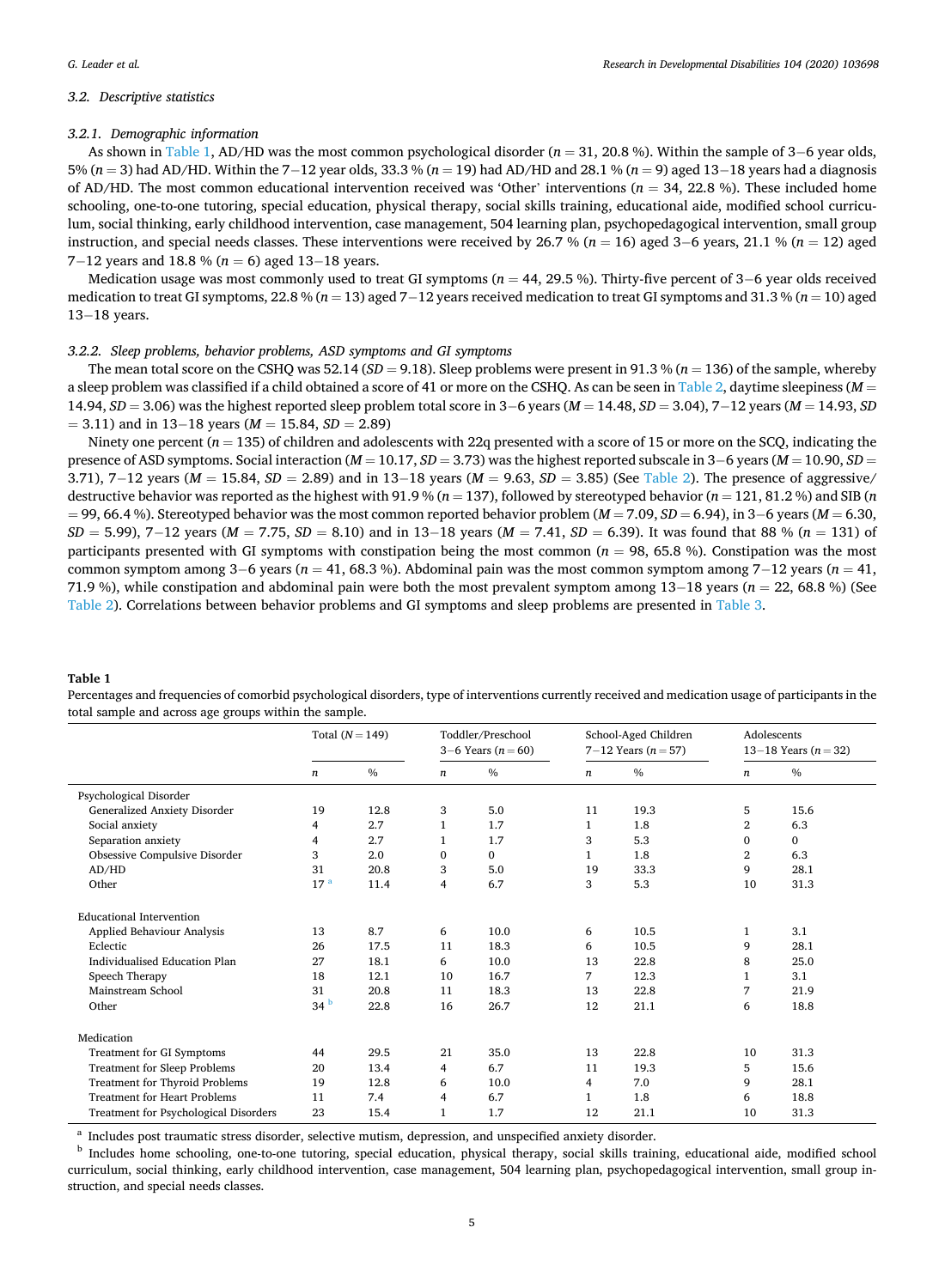#### <span id="page-5-0"></span>**Table 2**

Means and Standard Deviations for Study Measures.

| Scale                                     | Total $(N = 149)$ |           |                  | Toddler/Preschool<br>3–6 Years $(n = 60)$ |                  | School-Aged Children<br>7–12 Years $(n = 57)$ |                  | Adolescents<br>13–18 Years $(n = 32)$ |  |
|-------------------------------------------|-------------------|-----------|------------------|-------------------------------------------|------------------|-----------------------------------------------|------------------|---------------------------------------|--|
|                                           | $\boldsymbol{M}$  | $\cal SD$ | $\boldsymbol{M}$ | $\cal SD$                                 | $\boldsymbol{M}$ | $\cal SD$                                     | $\boldsymbol{M}$ | $\cal SD$                             |  |
| <b>CSHQ</b>                               |                   |           |                  |                                           |                  |                                               |                  |                                       |  |
| <b>Bedtime Resistance</b>                 | 9.48              | 3.58      | 10.00            | 3.56                                      | 10.08            | 3.84                                          | 7.44             | 2.26                                  |  |
| Sleep Onset Delay                         | 1.72              | 0.77      | 1.60             | 0.76                                      | 1.72             | 0.77                                          | 1.97             | 0.74                                  |  |
| Sleep Duration                            | 5.02              | 2.00      | 5.05             | 2.11                                      | 4.98             | 1.94                                          | 5.06             | 2.00                                  |  |
| Sleep Anxiety                             | 6.91              | 2.27      | 6.75             | 2.17                                      | 7.77             | 2.30                                          | 5.72             | 1.82                                  |  |
| Night Waking                              | 5.20              | 1.80      | 5.68             | 1.64                                      | 4.82             | 1.85                                          | 5.00             | 1.88                                  |  |
| Parasomnias                               | 11.06             | 2.59      | 11.53            | 2.65                                      | 10.93            | 2.64                                          | 10.40            | 2.30                                  |  |
| Sleep Disordered Breathing                | 4.38              | 1.55      | 4.33             | 1.45                                      | 4.19             | 3.11                                          | 4.84             | 1.99                                  |  |
| Daytime Sleepiness                        | 14.94             | 3.06      | 14.48            | 3.04                                      | 14.93            | 3.11                                          | 15.84            | 2.89                                  |  |
| sco                                       |                   |           |                  |                                           |                  |                                               |                  |                                       |  |
| Social Interaction                        | 10.17             | 3.73      | 10.90            | 3.71                                      | 7.90             | 3.62                                          | 9.63             | 3.85                                  |  |
| Communication                             | 8.14              | 2.89      | 7.92             | 3.04                                      | 7.98             | 2.94                                          | 8.84             | 2.44                                  |  |
| Repetitive/Stereotypic Behavior           | 3.11              | 2.32      | 2.93             | 2.14                                      | 3.21             | 2.42                                          | 3.28             | 2.50                                  |  |
| <b>BPI-S</b>                              |                   |           |                  |                                           |                  |                                               |                  |                                       |  |
| <b>SIB Frequency</b>                      | 2.59              | 2.88      | 2.58             | 3.02                                      | 2.53             | 2.82                                          | 2.72             | 2.82                                  |  |
| SIB severity                              | 1.72              | 1.98      | 1.60             | 1.83                                      | 1.77             | 2.15                                          | 1.88             | 1.98                                  |  |
| Aggressive/destructive behavior frequency | 4.60              | 5.60      | 4.70             | 5.15                                      | 5.75             | 6.64                                          | 2.28             | 3.44                                  |  |
| Aggressive/destructive behavior severity  | 3.23              | 4.21      | 3.00             | 3.04                                      | 4.21             | 5.30                                          | 1.94             | 3.60                                  |  |
| Stereotyped behavior frequency            | 7.09              | 6.94      | 6.30             | 5.99                                      | 7.75             | 8.10                                          | 7.41             | 6.39                                  |  |
|                                           | $\boldsymbol{n}$  | $\%$      | $\boldsymbol{n}$ | $\%$                                      | n                | $\%$                                          | $\it n$          | $\%$                                  |  |
| Presence of early GI symptoms             |                   |           |                  |                                           |                  |                                               |                  |                                       |  |
| Constipation                              | 63                | 42.3      | 24               | 40.0                                      | 26               | 45.6                                          | 13               | 40.6                                  |  |
| Abdominal Pain                            | 34                | 22.8      | 12               | 20.0                                      | 13               | 22.8                                          | 9                | 28.1                                  |  |
| Bloating                                  | 28                | 18.8      | 10               | 16.7                                      | 13               | 22.8                                          | 5                | 15.6                                  |  |
| Nausea                                    | 15                | 10.1      | 5                | 8.3                                       | 5                | 8.8                                           | 5                | 15.6                                  |  |
| Diarrhea                                  | 13                | 8.7       | 4                | 6.7                                       | 7                | 12.3                                          | $\,2$            | 6.3                                   |  |
| Other                                     | 21                | 14.1      | 6                | 10.0                                      | 11               | 19.3                                          | $\overline{4}$   | 12.5                                  |  |
| <b>Gastrointestinal Symptom Inventory</b> |                   |           |                  |                                           |                  |                                               |                  |                                       |  |
| Constipation                              | 98                | 65.8      | 41               | 68.3                                      | 35               | 61.4                                          | 22               | 68.8                                  |  |
| Abdominal Pain                            | 97                | 65.1      | 34               | 56.7                                      | 41               | 71.9                                          | 22               | 68.8                                  |  |
| Bloating                                  | 63                | 42.3      | 24               | 40.0                                      | 24               | 42.1                                          | 15               | 46.9                                  |  |
| Nausea                                    | 55                | 36.9      | 15               | 25.0                                      | 21               | 36.8                                          | 19               | 59.4                                  |  |
| Diarrhea                                  | 55                | 36.9      | 23               | 38.3                                      | 20               | 35.1                                          | 12               | 37.5                                  |  |
| Other                                     | 25                | 16.8      | 10               | 16.7                                      | 9                | 15.8                                          | 6                | 18.8                                  |  |

#### *3.3. Gastrointestinal symptoms*

A hierarchical multiple regression was conducted to examine if these variables predicted GI symptoms. Age, gender and ASD symptoms were entered in the first block. Sleep problems, as measured by total CSHQ scores, was entered in the second block. Behavior problems, as measured by the BPI-S subscale scores (SIB frequency, SIB severity, aggressive/destructive behavior frequency, aggressive/destructive behavior severity and stereotyped behavior frequency) was entered into the third block. GI symptoms, as measured by total GSI scores was the criterion variable.

Step one, including age, gender and ASD symptoms significantly contributed to the model  $(F_{(3,145)} = 7.14, p = .001, R^2 = .13; Adj$ *R2* = .11), explaining 11 % of the variance for total GI symptoms. The only significant predictors in this model were gender (*p <* .001) and ASD symptoms ( $p = .03$ ). In Step two, total sleep problems significantly contributed to the model ( $F_{(4,144)} = 13.11$ ,  $p = .001$ ,  $R^2 = .27$ ; *Adj*  $R^2 = .25$ ), explaining an additional 14 % of the variance. At Step three, the model including the BPI-S subscales; SIB frequency, SIB severity, aggressive/destructive behavior frequency, aggressive/destructive behavior severity and stereotyped behavior frequency significantly contributed to the model  $(F_{(9,139)} = 7.36, p = .001, R^2 = .32; Adj R^2 = .28)$ , explaining 28 %. The addition of the BPI-S subscales to the model did not significantly predict total GI symptoms (See [Table 4\)](#page-6-0).

| Table |  |
|-------|--|
|-------|--|

Pearson's correlations between BPI-S subscale scores and GSI total scores, CSHQ total scores and SCQ total scores.

|                      | SIB<br>Frequency | SIB<br>Severity | Aggressive/destructive behavior<br>Frequency | Aggressive/destructive behavior<br>Severity | Stereotyped Behavior<br>Frequency |
|----------------------|------------------|-----------------|----------------------------------------------|---------------------------------------------|-----------------------------------|
| <b>Total GSI</b>     | $.19*$           | $.18*$          | $-.09$                                       | $-.07$                                      | $.10\,$                           |
| Total<br><b>CSHO</b> | $.38**$          | $.39**$         | $.24***$                                     | $.22**$                                     | $.24***$                          |
| Total SCO            | $-.01$           | $-.03$          | .07                                          | .03                                         | $-.05$                            |
|                      |                  |                 |                                              |                                             |                                   |

 $p < .05.$ <br>\*  $p < .001.$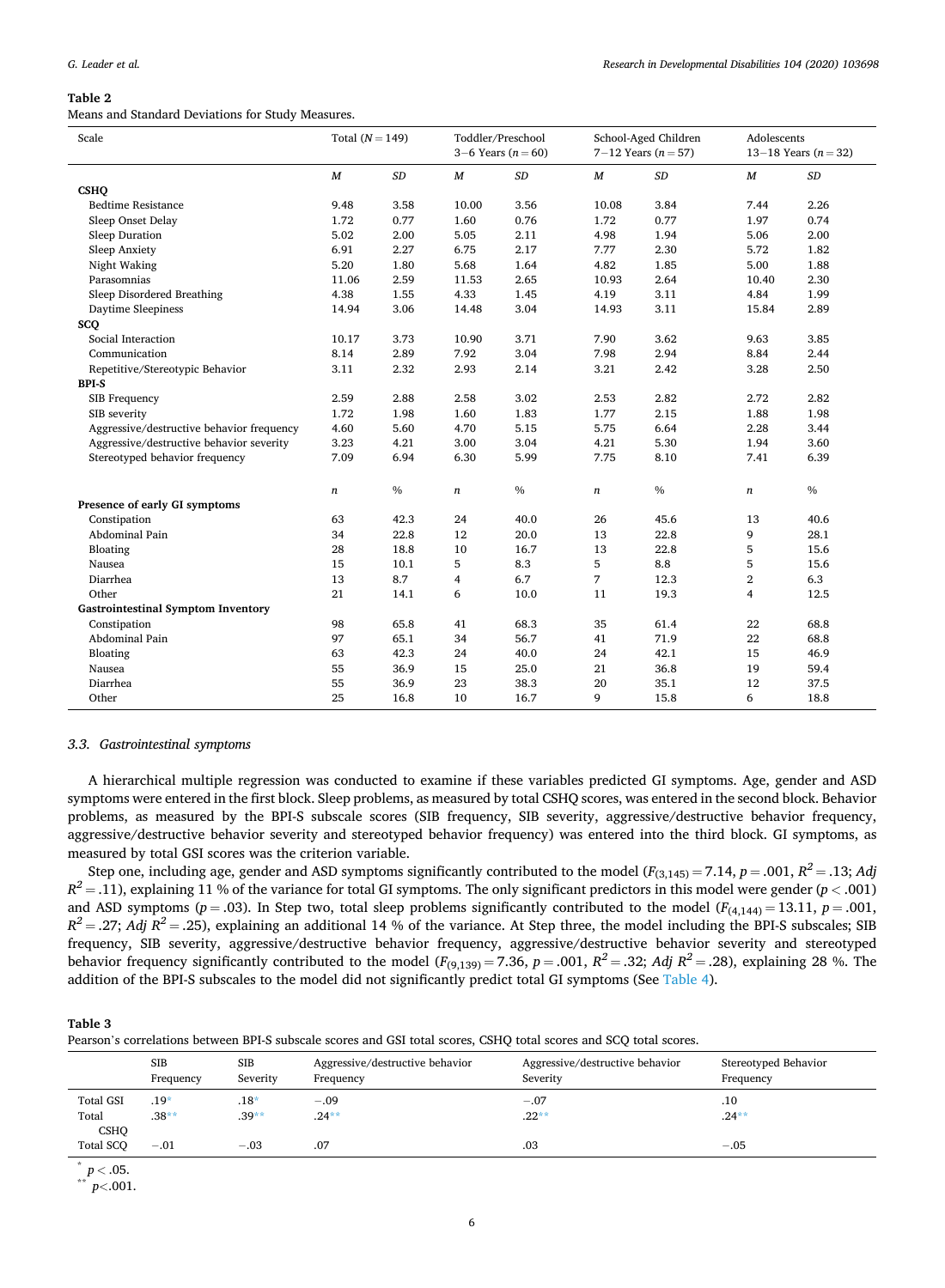### <span id="page-6-0"></span>*3.4. Sleep problems*

A hierarchical multiple regression was conducted to analyse the predictive relationship between behavior problems and sleep problems. Age, gender and ASD symptoms were entered in the first block. GI symptoms were entered into the second block. Behavior problems were entered into the third block. Sleep problems was the criterion variable. At Step one, the model including age, gender, and ASD symptoms did not predict sleep problems ( $F_{(3,145)} = .04$ ,  $p = .990$ ,  $R^2 = .00$ ; Adj  $R^2 = -.02$ ). At Step two, with the addition of total GI symptoms, the model was statistically significantly  $(F_{(4,144)} = 6.83, p = .001, R^2 = .16; Adj R^2 = .14)$ , explaining an additional 12 % of the variance. At Step three, the model including the BPI-S subscales significantly contributed to the model  $(F_{(9,139)} = 6.02$ ,  $p = .001$ ,  $R^2 = .28$ , *Adj*  $R^2 = .23$ ), explaining 23 % of the variance. The addition of the BPI-S subscales to the model did not significantly predict total sleep problems (See [Table 5\)](#page-7-0).

## *3.4.1. Sleep problems and gastrointestinal symptoms*

Of the sample, 81.9 % ( $n = 122$ ) had both comorbid GI symptoms and a comorbid sleep problem. There was a significant relationship between total GI symptoms and sleep problems  $(r = .37, p < .001)$ .

## *3.5. Behavior problems*

A series of hierarchical multiple regressions were conducted to examine if sleep problems and GI symptoms predicted the frequency of SIB, aggressive/destructive behavior and stereotyped behavior, while controlling for age, gender, and ASD symptoms.

## *3.5.1. Predictors of SIB frequency*

At Step one, the model including age, gender and ASD symptoms, as measured by total scores on the SCQ was not significant in predicting SIB frequency  $(F_{(3,145)} = 1.60, p = .19, R^2 = .03$  *Adj*  $R^2 = .01$ ). Total GI symptoms were entered in Step two and the model became statistically significant  $(F_{(4,144)} = 3.85, p = .005, R^2 = .10, Adj R^2 = .07)$ . The addition of total GI symptoms as a predictor explained an additional 5.9 % of the variance. At Step three, total sleep problems significantly contributed to the model ( $F_{(5,143)} = 6.49$ ,  $p = .001$ ,  $R^2 = .19$ , *Adj*  $R^2 = .16$ ), explaining an additional 9% of the variance. As can be seen in [Table 6](#page-7-0), gender ( $p = .01$ ) and total CSHQ score (*p* = .001) were significant predictors in Step three. The entire model explained 16 % of the variance in the frequency of SIB.

## *3.5.2. Predictors of aggressive/destructive behavior frequency*

At Step one, the model including age, gender and ASD symptoms, as measured by total scores on the SCQ, did not predict the frequency of aggressive/destructive behavior  $(F_{(3,145)} = 1.21, p = .308, R^2 = .02$  *Adj*  $R^2 = .00$ ). The addition of total GI symptoms as measured by the GSI was not significant  $(F_{(4,144)} = 1.10, p = .360, R^2 = .03$  *Adj*  $R^2 = .00$ ). Total sleep problems were entered in Step three  $(F_{(5,143)} = 3.63, p = .004, R^2 = .11$  *Adj*  $R^2 = .08$ ), explaining 8% of the variance. The significant predictors in step three were total GI symptoms  $(p = .02)$  and total sleep problems  $(p = .001)$ , whereby higher levels of each predicted higher frequencies of aggressive/ destructive behavior.

## *3.5.3. Predictors of stereotyped behavior frequency*

At Step one, the model including age, gender and ASD symptoms, as measured by total scores on the SCQ did not predict the frequency of stereotyped behavior ( $F_{(3,145)} = 1.06$ ,  $p = .37$ ,  $R^2 = .02$  *Adj*  $R^2 = .00$ ). The addition of total GI symptoms as measured by the GSI was not significant  $(F_{(4,144)} = 1.54, p = .20, R^2 = .04$  *Adj*  $R^2 = .01$ ). Total sleep problems were entered in Step three  $(F_{(5,143)} = 2.54, p = .03, R^2 = .08$  *Adj*  $R^2 = .05$ , explaining 5% of the variance. Total sleep problems was the only significant contributor to the variance explained  $(p=.01)$ .

**Table 4** 

|  |  | Summary of Hierarchical Regression Model for Predictors of GI Symptoms. |
|--|--|-------------------------------------------------------------------------|
|--|--|-------------------------------------------------------------------------|

| Step |                                           | B       | SE B    |          |
|------|-------------------------------------------|---------|---------|----------|
|      | Age                                       | .00     | .00     | .12      |
|      | Gender                                    | $-.94$  | .25     | $-.29**$ |
|      | Total SCO                                 | .05     | .02     | $.17*$   |
|      | Total CSHQ Score                          | .07     | .01     | $.37**$  |
|      | SIB Frequency                             | .06     | .09     | .00      |
|      | SIB Severity                              | .04     | .14     | .04      |
|      | Aggressive/destructive Behavior Frequency | $-.08$  | .05     | $-.07$   |
|      | Aggressive/destructive Behavior Severity  | .01     | .07     | .03      |
|      | Stereotyped Behavior Frequency            | $.02\,$ | $.02\,$ | .08      |

\* *<sup>p</sup><sup>&</sup>lt;*.05. \*\* *<sup>p</sup><*.001.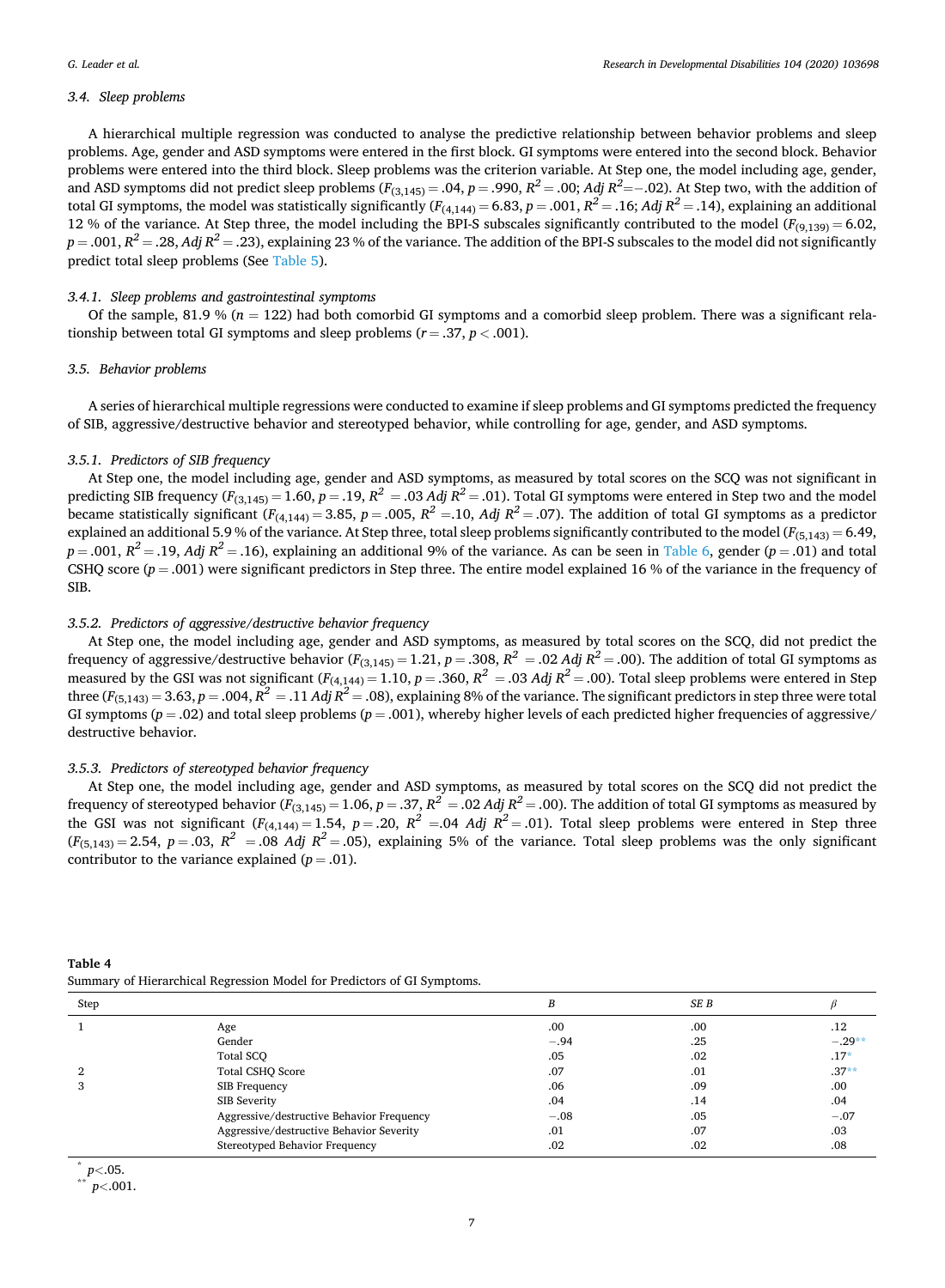#### <span id="page-7-0"></span>**Table 5**

Summary of Hierarchical Regression Model for Predictors of Sleep Problems.

| Step |                                           |        | SE B |         |
|------|-------------------------------------------|--------|------|---------|
|      | Age                                       | .00    | .01  | .01     |
|      | Gender                                    | .45    | 1.52 | .03     |
|      | Total SCO                                 | .00    | .13  | .00     |
|      | <b>Total GSI Score</b>                    | 2.45   | .47  | $.43**$ |
|      | SIB Frequency                             | .25    | .52  | .08     |
|      | SIB Severity                              | .92    | .80  | .20     |
|      | Aggressive/destructive Behavior Frequency | .51    | .32  | .21     |
|      | Aggressive/destructive Behavior Severity  | $-.31$ | .42  | $-.14$  |
|      | Stereotyped Behavior Frequency            | $-.03$ | .12  | $-.03$  |

\*\* *p<*.001.

#### **Table 6**

Summary of Hierarchical Regression Model for Predictors of BPI-S Subscales.

| Criterion Variables |                         |                                                                   |      |          |        |                                |         |        |      |        |
|---------------------|-------------------------|-------------------------------------------------------------------|------|----------|--------|--------------------------------|---------|--------|------|--------|
| Predictor           |                         | Aggressive/destructive Behavior Frequency<br><b>SIB</b> Frequency |      |          |        | Stereotyped Behavior Frequency |         |        |      |        |
|                     |                         | B                                                                 | SE B | B        | B      | SE B                           | ß       | B      | SE B | ß      |
| Step 1              | Age                     | .00                                                               | .00  | .05      | $-.01$ | .01                            | $-.13$  | .01    | .01  | .07    |
|                     | Gender                  | 1.00                                                              | .47  | $.17*$   | .55    | .92                            | .05     | 1.68   | 1.14 | .12    |
|                     | Total SCO               | $-.01$                                                            | .04  | $. -.01$ | .06    | .08                            | .06     | $-.06$ | .10  | $-.05$ |
| Step 2              | <b>Total GSI Score</b>  | .49                                                               | .15  | $.27*$   | $-.27$ | .31                            | $-.08$  | .65    | .38  | .15    |
| Step 3              | <b>Total CSHO Score</b> | .10                                                               | .03  | $.32***$ | .19    | .05                            | $.31**$ | .17    | .07  | $.22*$ |

 $\sum_{n=0}^{8} p < .05.$ <br> $p < .001.$ 

#### **4. Discussion**

This study investigated the relationship between parent-reported comorbid conditions, such as gastrointestinal symptoms, sleep problems, ASD symptoms and behavior problems and how they shape the phenotype of 22q deletion syndrome. Significant relationships were found between comorbid conditions, which provides novel data on the relationship between comorbid conditions in children and adolescents with 22q deletion syndrome.

Similar to previous published research ([Campbell et al., 2018; Giardino et al., 2014\)](#page-9-0), the current study found that GI symptoms are extremely common in 22q deletion syndrome. Constipation was the most common reported GI symptom among all participants and among each of the age groups (3–6 years, 7–12 years and 13–18 years), followed by abdominal pain. This finding is similar to [Giardino et al. \(2014\)](#page-9-0) who found abdominal pain and constipation are the most common GI symptoms in those with 22q deletion syndrome.

Findings confirm that there is a strong link between GI symptoms and behavior problems. GI symptoms predicted the frequency and severity of SIB in this sample. [Buie et al. \(2010\)](#page-9-0) has suggested that individuals with ASD and GI symptoms are at risk for problem behaviors, whereby GI symptoms, particularly pain, is a setting event for behavior problems such as SIB or aggression. In this study, 91 % of the sample presented with symptoms of ASD. This finding may imply that the high frequency of behavior problems in this sample was as a result of the high rate of comorbid GI and ASD symptoms. This finding highlights the need for clinical screening for ASD and GI symptoms in children and adolescents with 22q deletion syndrome.

A significant moderate relationship was found between GI symptoms and sleep problems, suggesting that high levels of GI symptoms were associated with high levels of sleep problems. GI symptoms and sleep problems were predictors of one another, suggesting that the relationship between these two comorbidities are bi-directional in children and adolescents with 22q deletion syndrome. These findings indicate the need for further investigation into the relationship between GI symptoms and sleep problems in individuals with 22q. A better understanding of GI symptoms and sleep problems and their relationship to 22q deletion syndrome is imperative in order to improve the management and treatment of children and adolescents with 22q deletion syndrome experiencing these comorbidities.

This study also highlighted the frequency of sleep problems in children and adolescents with 22q. In total, 91 % of children and adolescents with 22q experienced sleep problems. This is much higher than [Moulding et al. \(2019\),](#page-10-0) who found 60 % of young people with 22q deletion syndrome experienced sleep problems. The most common reported sleep problems across all age groups in the sample were daytime sleepiness, parasomnias, and bedtime resistance. Previous research reported sleep-related breathing disorders as the most common in 22q deletion syndrome ([Crockett et al., 2014; Heike et al., 2007; Kennedy et al., 2014\)](#page-9-0). Clinicians should be aware of the high rates of sleep problems in children and adolescents with 22q, paying special attention to daytime sleepiness, parasomnias and bedtime resistance. Treatment of these sleep problems should be the main focus for future research in 22q deletion syndrome.

Sleep problems were found to be predictors of behavior problems, specifically the frequency of SIB, aggressive/destructive behavior and stereotyped behavior. Given that common sleep problems were daytime sleepiness, parasomnias, and bedtime resistance,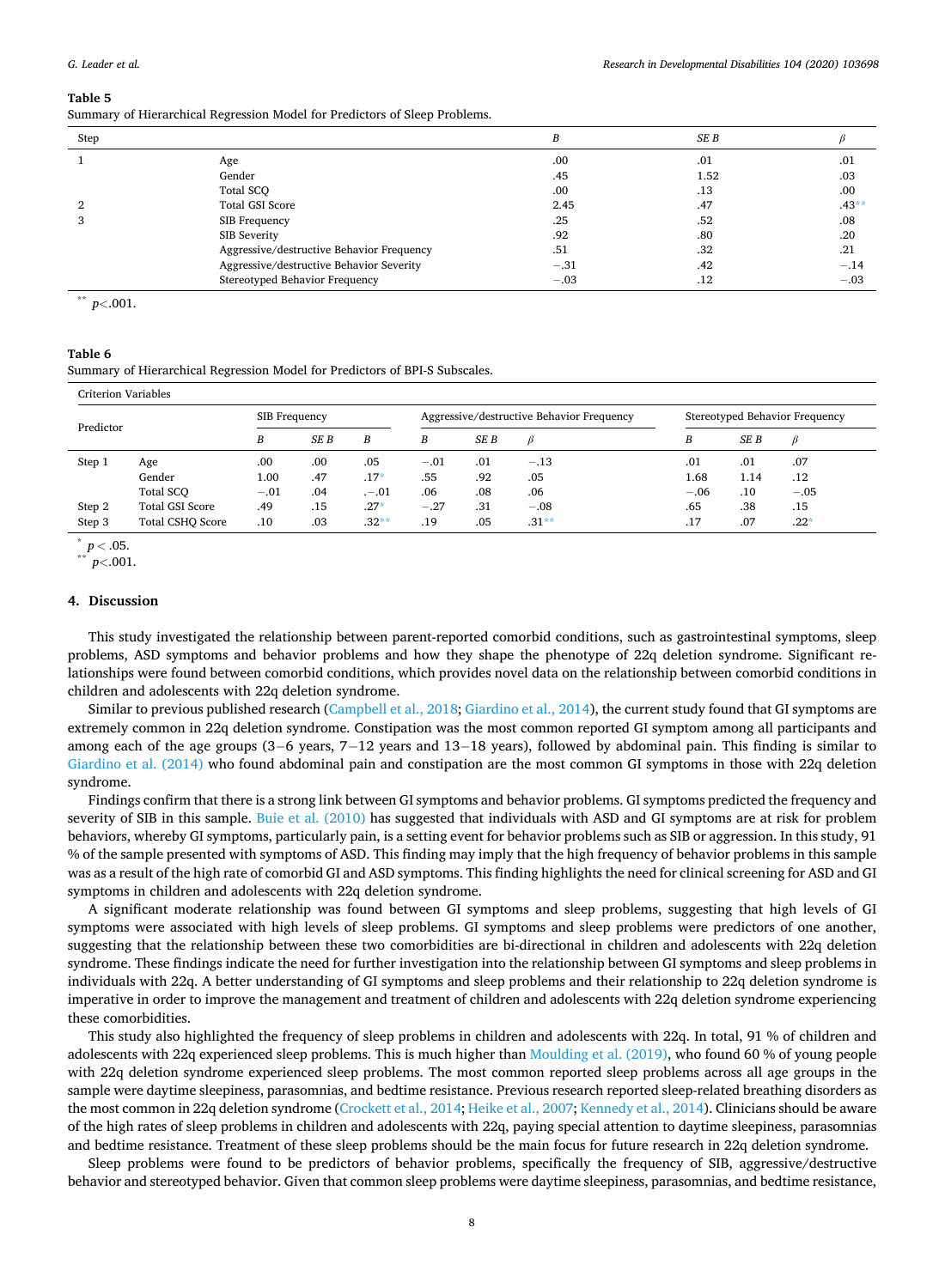a number of hypotheses can be made. It may be hypothesised that behavior problems occur as a result of the tiredness associated with daytime sleepiness in children and adolescents with 22q deletion syndrome. Behavior problems may arise as a result of experiencing parasomnias at night time. The high incidence of bedtime resistance in this sample may indicate that children may act out, exhibiting maladaptive behavior by resisting going to bed.

This study had some limitations. Firstly, the authors of this study did not directly assess the participant's comorbid symptoms. Instead, parental reports were used. Ideally, objective measures should be used to measure comorbid conditions. Despite this limi-tation, previous research has indicated that there is a strong agreement between clinical evaluations and parental-report. [Giardino](#page-9-0) [et al. \(2014\)](#page-9-0) combined both parental-report using the Pediatric Gastrointestinal Symptoms-Rome III Version and clinical evaluation to assess GI symptoms in ASD. [Giardino et al. \(2014\)](#page-9-0) found that parental-report of any GI symptoms in those with ASD was highly concurrent (92.1 %) with a clinical diagnosis of any GI symptoms. Some GI symptoms are easier to observe such as constipation and diarrhea. However, other symptoms such as bloating, nausea and abdominal pain are much more difficult for parents to observe. Future research may incorporate clinical examinations to give a more accurate account of specific comorbidities.

There is a potential for response bias in this research. Parents of children and adolescents with a diagnosis of 22q deletion syndrome were recruited to participate in this study regardless of whether their child experienced GI symptoms, sleep problems, behavior problems, or ASD symptoms. It may be the case that only those parents who felt their child presented with these comorbidities decided to participate as they may have more interest in participating in research that resonates with a current concern for them and their families. This could be a considered a potential bias in the interrelationships found within the study. This is important to note when making comparisons between the current study and other studies that used other methodologies, such as medical records.

A further limitation was that this study did not include a typically developing control group. Future research may include a control sample of typically developing children and adolescents in order to get a more accurate account of the differences in comorbid conditions between children and adolescents with 22q deletion syndrome, and typically developing children and adolescents.

This study successfully demonstrated that GI symptoms, sleep problems, behavior problems and ASD symptoms are highly comorbid in children and adolescents with 22q. Results found a moderate association between GI symptoms and sleep problems in the 22q deletion syndrome. Higher rates of GI symptoms and sleep problems significantly predicted each other. A small relationship was found between GI symptoms and behavior problems, in particular the frequency and severity of SIB. Significant small to moderate relationships were also found between sleep problems and behavior problems indicating that higher rates of sleep problems in the sample were related to more behavior problems such as the frequency and severity of SIB, the frequency and severity of aggressive/ destructive behavior as well as the frequency of stereotyped behavior. Sleep problems also predicted the frequency of SIB, aggressive/ destructive behavior and stereotyped behavior. These findings highlight the importance of screening for these specific comorbidities when a child is first diagnosed with 22q deletion syndrome. Consideration of the relationship between parent-reported comorbid disorders in individuals with 22q deletion syndrome allows for a more accurate diagnosis and more effective treatment plans to be designed in order to treat these symptoms, resulting in optimal long-term outcomes for children and adolescents with 22q deletion syndrome.

#### **Ethical approval**

All procedures performed in studies involving human participants were in accordance with the ethical standards of National University of Ireland Galway and with the 1964 Helsinki declaration and its later amendments or comparable ethical standards.

## **Informed consent**

Informed consent was obtained from all individual participants included in the study.

## **Funding**

This research did not receive any specific grant from funding agencies in the public, commercial or not-for-profit sectors.

### **CRediT authorship contribution statement**

**Geraldine Leader:** Conceptualization, Methodology, Supervision, Writing - review & editing, Visualization. **Maeve Murray:**  Investigation, Formal analysis, Writing - original draft. **Paraic** ´ **S. O'Súilleabhain:** ´ Formal analysis, Writing - review & editing. **Leanne Maher:** Formal analysis, Writing - review & editing. **Katie Naughton:** Formal analysis, Writing - review & editing. **Sophia Arndt:**  Formal analysis, Writing - review & editing. **Keeley White:** Writing - original draft, Supervision. **Ivan Traina:** Resources. **Arlene Mannion:** Conceptualization, Methodology, Supervision, Writing - original draft, Writing - review & editing, Visualization.

#### **Declaration of Competing Interest**

The authors declare that they have no conflict of interest.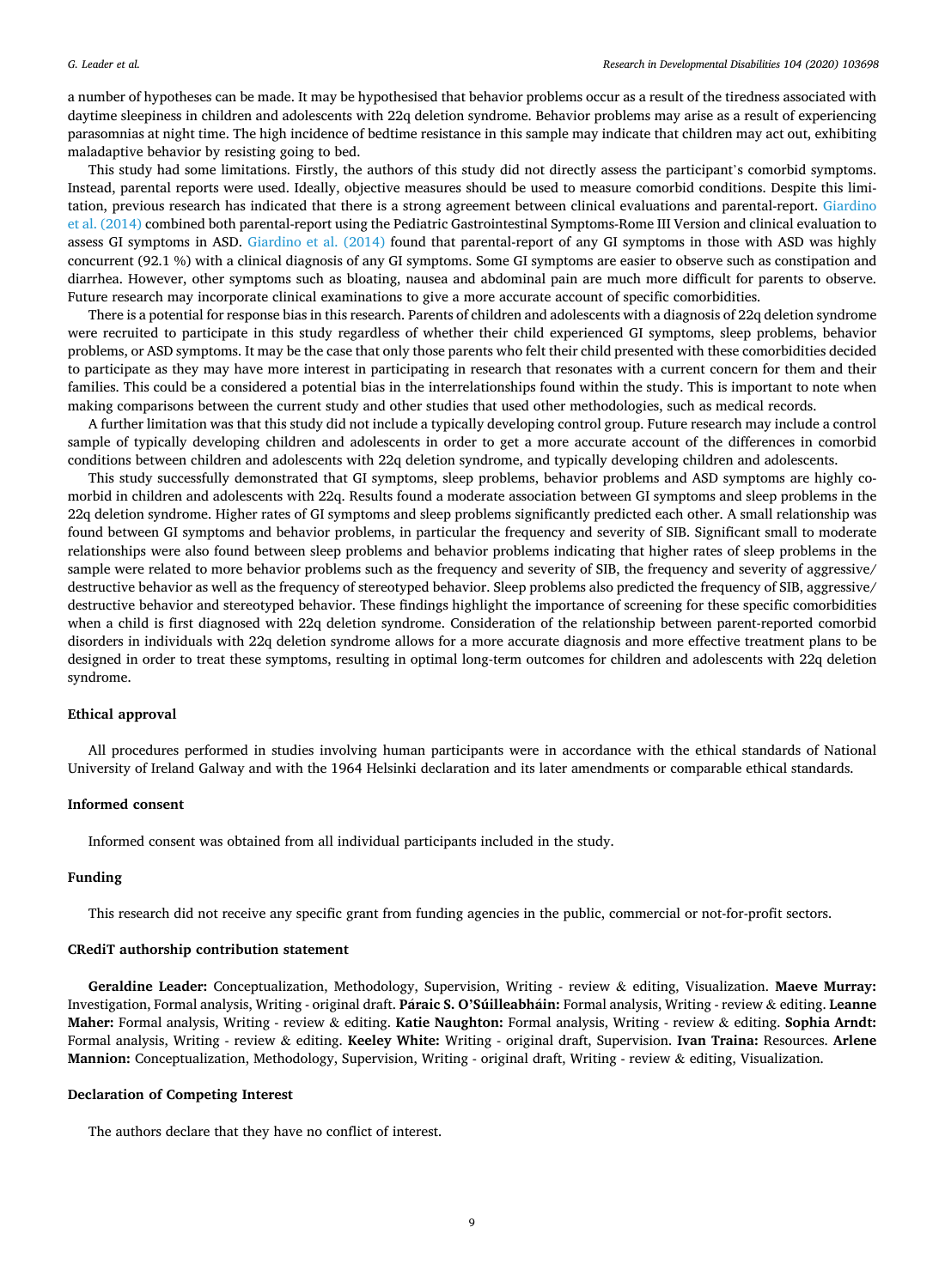#### <span id="page-9-0"></span>**References**

Achenbach, T. M. (1991). *[Integrative guide for the 1991 CBCL/4-18, YSR, and TRF profiles](http://refhub.elsevier.com/S0891-4222(20)30128-1/sbref0005)*. Burlington: University of Vermont Department of Psychiatry.

Allen, C. W., Silove, N., Williams, K., & Hutchins, P. (2007). Validity of the social communication questionnaire in assessing risk of autism in preschool children with developmental problems. *Journal of Autism and Developmental Disorders, 37*(7), 1272–1278. <https://doi.org/10.1007/s10803-006-0279-7>.

American Psychiatric Association. (2013). *Diagnostic and statistical manual of mental disorders* [\(5th ed.\). Arlington, VA: American Psychiatric Publishing](http://refhub.elsevier.com/S0891-4222(20)30128-1/sbref0015). Autism Treatment Network. (2005). *[GI symptom inventory questionnaire, vers. 3.0](http://refhub.elsevier.com/S0891-4222(20)30128-1/sbref0020)*. New York, NY: Autism Speaks.

- Bassett, A. S., McDonald-McGinn, D. M., Devriendt, K., Digilio, M. C., Goldenberg, P., Habel, A., … Swillen, A. (2011). Practical guidelines for managing patients with 22q11. 2 deletion syndrome. *The Journal of pediatrics, 159*(2), 332–339. [https://doi.org/10.1016/j.jpeds.2011.02.039.](https://doi.org/10.1016/j.jpeds.2011.02.039)
- Briegel, W., Schneider, M., & Schwab, K. (2008). 22q11.2 deletion syndrome: Behavior problems of children and adolescents and parental stress. *Child: Care, Health and Development, 34*(6), 795–800. [https://doi.org/10.1111/j.1365-2214.2008.00850.x.](https://doi.org/10.1111/j.1365-2214.2008.00850.x)
- Buie, T., Campbell, D. B., Fuchs, G. J., Furuta, G. T., Levy, J., VandeWater, J., … Carr, E. G. (2010). Evaluation, diagnosis, and treatment of gastrointestinal disorders in individuals with ASDs: A consensus report. *Pediatrics, 125*(Supplement 1), S1–S18. <https://doi.org/10.1542/peds.2009-1878C>.
- Campbell, I. M., Sheppard, S. E., Crowley, T. B., McGinn, D. E., Bailey, A., McGinn, M. J., … Gaynor, J. W. (2018). What is new with 22q? An update from the 22q and you center at the Children's Hospital of Philadelphia. *American Journal of Medical Genetics Part A, 176*(10), 2058–2069. [https://doi.org/10.1002/ajmg.a.40637.](https://doi.org/10.1002/ajmg.a.40637) Cancrini, C., Puliafito, P., Digilio, M. C., Soresina, A., Martino, S., Rondelli, R., … Romiti, M. L. (2014). Clinical features and follow-up in patients with 22q11. 2
- deletion syndrome. *The Journal of pediatrics, 164*(6), 1475–1480.<https://doi.org/10.1016/j.jpeds.2014.01.056>.
- [Carey, A. H., Kelly, D., Halford, S., Wadey, R., Wilson, D., & Goodship, J. \(1992\). Molecular genetic study of the frequency of monosomy 22q11 in DiGeorge syndrome.](http://refhub.elsevier.com/S0891-4222(20)30128-1/sbref0050) *[American Journal of Human Genetics, 51](http://refhub.elsevier.com/S0891-4222(20)30128-1/sbref0050)*, 964–970.
- Chaidez, V., Hansen, R. L., & Hertz-Picciotto, I. (2014). Gastrointestinal problems in children with autism, developmental delays or typical development. *Journal of Autism and Developmental Disorders, 44*(5), 1117–1127. <https://doi.org/10.1007/s10803-013-1973-x>.
- Chandler, S., Charman, T., Baird, G., Simonoff, E., Loucas, T. O. M., Meldrum, D., et al. (2007). Validation of the social communication questionnaire in a population cohort of children with autism spectrum disorders. *Journal of the American Academy of Child & Adolescent Psychiatry, 46*(10), 1324–1332. [https://doi.org/](https://doi.org/10.1097/chi.0b013e31812f7d8d)  [10.1097/chi.0b013e31812f7d8d](https://doi.org/10.1097/chi.0b013e31812f7d8d).
- Crockett, D. J., Goudy, S. L., Chinnadurai, S., & Wootten, C. T. (2014). Obstructive sleep apnea syndrome in children with 22q11. 2 deletion syndrome after operative intervention for velopharyngeal insufficiency. *Frontiers in Pediatrics, 2*, 84. <https://doi.org/10.3389/fped.2014.00084>.
- Devlin, S., Healy, O., Leader, G., & Reed, P. (2008). The analysis and treatment of problem behavior evoked by auditory stimulation. *Research in Autism Spectrum Disorders, 2*(4), 671–680. <https://doi.org/10.1016/j.rasd.2008.02.001>.

Emerson, E. (1995). *[Challenging behavior: Analysis and interventions in people with learning disabilities](http://refhub.elsevier.com/S0891-4222(20)30128-1/sbref0075)*. Cambridge: Cambridge University Press.

- Fiksinski, A. M., Breetvelt, E. J., Duijff, S. N., Bassett, A. S., Kahn, R. S., & Vorstman, J. A. S. (2017). Autism spectrum and psychosis risk in the 22q11. 2 deletion syndrome. Findings from a prospective longitudinal study. *Schizophrenia Research, 188*, 59–62. <https://doi.org/10.1016/j.schres.2017.01.032>.
- Francis, K., Mannion, A., & Leader, G. (2017). The assessment and treatment of toileting difficulties in individuals with autism spectrum disorder and other developmental disabilities. *Review Journal of Autism and Developmental Disorders, 4*(3), 190–204. [https://doi.org/10.1007/s40489-017-0107-3.](https://doi.org/10.1007/s40489-017-0107-3)
- Fung, W. L. A., Butcher, N. J., Costain, G., Andrade, D. M., Boot, E., Chow, E. W., ... García-Minaúr, S. (2015). Practical guidelines for managing adults with 22q11. 2 deletion syndrome. *Genetics in Medicine, 17*(8), 599. [https://doi.org/10.1038/gim.2014.175.](https://doi.org/10.1038/gim.2014.175)
- Giardino, G., Cirillo, E., Maio, F., Gallo, V., Esposito, T., Naddei, R., … Pignata, C. (2014). Gastrointestinal involvement in patients affected with 22q11.2 deletion syndrome. *Scandinavian Journal of Gastroenterology, 49*(3), 274–279. <https://doi.org/10.3109/00365521.2013.855814>.
- [Golding-Kushner, K. J., Weller, G., & Shprintzen, R. J. \(1985\). Velo-cardio-facial syndrome: Language and psychological profiles.](http://refhub.elsevier.com/S0891-4222(20)30128-1/sbref0100) *Journal of Craniofacial Genetics and [Developmental Biology, 5](http://refhub.elsevier.com/S0891-4222(20)30128-1/sbref0100)*(3), 259–266.
- Grati, F. R., Molina Gomes, D., Ferreira, J. C. P. B., Dupont, C., Alesi, V., Gouas, L., … Piotrowski, K. (2015). Prevalence of recurrent pathogenic microdeletions and microduplications in over 9500 pregnancies. *Prenatal Diagnosis, 35*(8), 801–809. [https://doi.org/10.1002/pd.4613.](https://doi.org/10.1002/pd.4613)
- Habel, A., McGinn, M. J., Zackai, E. H., Unanue, N., & McDonald-McGinn, D. M. (2012). Syndrome-specific growth charts for 22q11. 2 deletion syndrome in Caucasian children. *American Journal of Medical Genetics Part A, 158*(11), 2665–2671. <https://doi.org/10.1002/ajmg.a.35426>.
- Heike, C. L., Avellino, A. M., Mirza, S. K., Kifle, Y., Perkins, J., Sze, R., … Hing, A. V. (2007). Sleep disturbances in 22q11. 2 deletion syndrome: A case with obstructive and central sleep apnea. *The Cleft Palate-Craniofacial Journal, 44*(3), 340–346. <https://doi.org/10.1597/05-196>.
- Jansen, P. W., Duijff, S. N., Beemer, F. A., Vorstman, J. A. S., Klaassen, P. W. J., Morcus, M. E. J., ... Heineman-de Boer, J. A. (2007). Behavioral problems in relation to intelligence in children with 22q11. 2 deletion syndrome: A matched control study. *American Journal of Medical Genetics Part A, 143*(6), 574–580. [https://doi.org/](https://doi.org/10.1002/ajmg.a.31623) [10.1002/ajmg.a.31623](https://doi.org/10.1002/ajmg.a.31623).
- Kennedy, W. P., Mudd, P. A., Maguire, M. A., Souders, M. C., McDonald-McGinn, D. M., Marcus, C. L., ... Elden, L. M. (2014). 22q11. 2 Deletion syndrome and obstructive sleep apnea. *International Journal of Pediatric Otorhinolaryngology, 78*(8), 1360–1364. [https://doi.org/10.1016/j.ijporl.2014.05.031.](https://doi.org/10.1016/j.ijporl.2014.05.031)
- [Kirkpatrick, J. A., Jr, & DiGeorge, A. M. \(1968\). Congenital absence of the thymus.](http://refhub.elsevier.com/S0891-4222(20)30128-1/sbref0130) *American Journal of Roentgenology, 103*(1), 32–37.
- Klaassen, P., Duijff, S., Swanenburg de Veye, H., Vorstman, J., Beemer, F., & Sinnema, G. (2013). Behavior in preschool children with the 22q11. 2 deletion syndrome. *American Journal of Medical Genetics Part A, 161*(1), 94–101. [https://doi.org/10.1002/ajmg.a.35685.](https://doi.org/10.1002/ajmg.a.35685)
- Kotcher, R. E., Heckert, J., Crowley, T. B., Ahuja, N., Mascarenhas, M. R., McDonald-McGinn, D. M., … Reynolds, J. C. (2019). Sa1646–Gastrointestinal (GI) features of 22Q11. 2 deletion syndrome (22Q11. 2Ds) often include chronic motility problems from childhood to adulthood. *Gastroenterology, 156*(6), S–351. [https://doi.](https://doi.org/10.1016/S0016-5085(19)37713-3) [org/10.1016/S0016-5085\(19\)37713-3](https://doi.org/10.1016/S0016-5085(19)37713-3).
- Leader, G., & Mannion, A. (2016a). Challenging behaviors. In J. L. Matson (Ed.), *Handbook of assessment and diagnosis of autism spectrum disorder* (pp. 209–232). Cham: Springer. [https://doi.org/10.1007/978-3-319-27171-2\\_12.](https://doi.org/10.1007/978-3-319-27171-2_12)
- Leader, G., & Mannion, A. (2016b). Gastrointestinal disorders. In J. L. Matson (Ed.), *Comorbid conditions among children with autism spectrum disorders* (pp. 257–281). Cham: Springer. [https://doi.org/10.1007/978-3-319-19183-6\\_11.](https://doi.org/10.1007/978-3-319-19183-6_11)
- Leader, G., Francis, K., Mannion, A., & Chen, J. (2018). Toileting problems in children and adolescents with parent-reported diagnoses of autism spectrum disorder. *Journal of Developmental and Physical Disabilities, 30*(3), 307–327. <https://doi.org/10.1007/s10882-018-9587-z>.

Leader, G., Tuohy, E., Chen, J. L., Mannion, A., & Gilroy, S. P. (2020). Feeding problems, gastrointestinal symptoms, challenging behavior, and sensory issues in children and adolescents with autism Spectrum disorder. *Journal of Autism and Developmental Disorders*. <https://doi.org/10.1007/s10803-019-04357-7>.

- Lecavalier, L., Leone, S., & Wiltz, J. (2006). The impact of behavior problems on caregiver stress in young people with autism spectrum disorders. *Journal of Intellectual Disability Research, 50*(3), 172–183. [https://doi.org/10.1111/j.1365-2788.2005.00732.x.](https://doi.org/10.1111/j.1365-2788.2005.00732.x)
- Magyar, C. I., Pandolfi, V., & Dill, C. A. (2012). An initial evaluation of the social communication questionnaire for the assessment of autism spectrum disorders in children with Down syndrome. *Journal of Developmental & Behavioral Pediatrics, 33*(2), 134–145. <https://doi.org/10.1097/DBP.0b013e318240d3d9>.
- Mannion, A., & Leader, G. (2013). An analysis of the predictors of comorbid psychopathology, gastrointestinal symptoms and epilepsy in children and adolescents with autism spectrum disorder. *Research in Autism Spectrum Disorders, 7*(12), 1663–1671. [https://doi.org/10.1016/j.rasd.2013.10.002.](https://doi.org/10.1016/j.rasd.2013.10.002)
- Mannion, A., & Leader, G. (2016). An investigation of comorbid psychological disorders, sleep problems, gastrointestinal symptoms and epilepsy in children and adolescents with autism spectrum disorder: A two year follow-up. *Research in Autism Spectrum Disorders, 22*, 20–33. [https://doi.org/10.1016/j.rasd.2015.11.002.](https://doi.org/10.1016/j.rasd.2015.11.002)
- Mannion, A., & Leader, G. (2014a). Attention-Deficit/Hyperactivity disorder in autism spectrum disorder. *Research in Autism Spectrum Disorders, 8*(4), 432–439. [https://doi.org/10.1016/j.rasd.2013.12.021.](https://doi.org/10.1016/j.rasd.2013.12.021) Mannion, A., & Leader, G. (2014b). Epilepsy in autism spectrum disorder. *Research in Autism Spectrum Disorders, 8*(4), 354–361. [https://doi.org/10.1016/j.](https://doi.org/10.1016/j.rasd.2013.12.012)
- [rasd.2013.12.012](https://doi.org/10.1016/j.rasd.2013.12.012).
- Mannion, A., & Leader, G. (2014c). Sleep problems in autism spectrum disorder: A literature review. *Review Journal of Autism and Developmental Disorders, 1*(2), 101–109. <https://doi.org/10.1007/s40489-013-0009-y>.